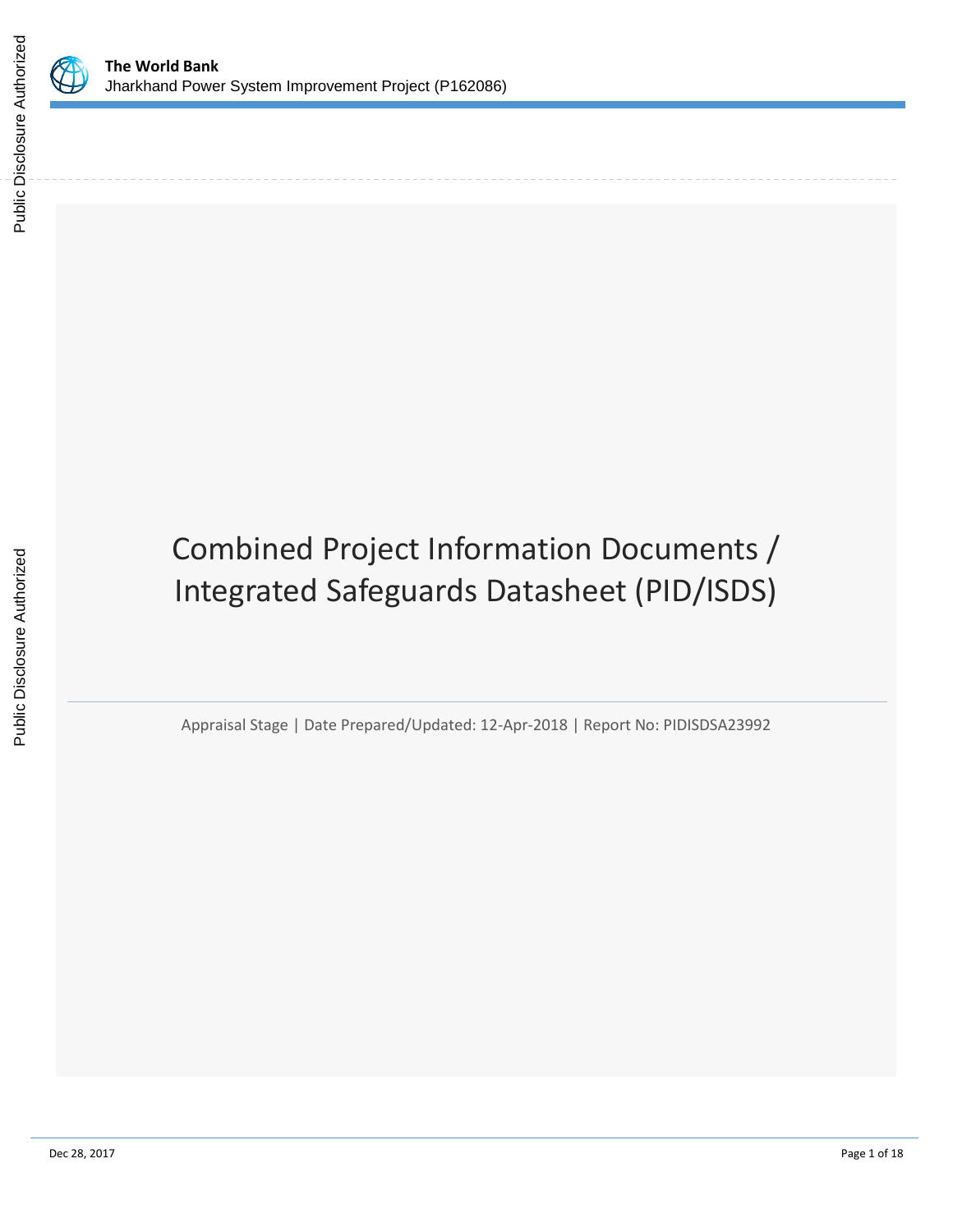

## **BASIC INFORMATION**

#### **OPS\_TABLE\_BASIC\_DATA A. Basic Project Data**

| Country<br>India                                                   | Project ID<br>P162086                          | Project Name<br>Jharkhand Power System<br>Improvement Project                                              | Parent Project ID (if any)                   |
|--------------------------------------------------------------------|------------------------------------------------|------------------------------------------------------------------------------------------------------------|----------------------------------------------|
| Region<br><b>SOUTH ASIA</b>                                        | <b>Estimated Appraisal Date</b><br>29-Mar-2018 | <b>Estimated Board Date</b><br>28-Jun-2018                                                                 | Practice Area (Lead)<br>Energy & Extractives |
| <b>Financing Instrument</b><br><b>Investment Project Financing</b> | Borrower(s)<br>Republic of India               | <b>Implementing Agency</b><br>Jharkhand Urja Sancharan<br>Nigam Ltd., Jharkhand Bijli<br>Vitran Nigam Ltd. |                                              |

Proposed Development Objective(s)

The project development objective (PDO) is to increase the transmission capacity of electricity network in the state of Jharkhand and strengthen the institutional capacity of state-owned power transmission and distribution utilities.

Components

- a. Component 1: Intra-state transmission system strengthening
- b. Component 2: Technical assistance for institutional development and capacity building of JUSNL
- c. Component 3: Technical assistance for institutional development and capacity building of JBVNL

**Financing (in USD Million)**

| <b>Financing Source</b>                               | Amount |
|-------------------------------------------------------|--------|
| Borrower                                              | 155.20 |
| International Bank for Reconstruction and Development | 310.00 |
| <b>Total Project Cost</b>                             | 465.20 |

Environmental Assessment Category

B - Partial Assessment

Decision

The review did authorize the preparation to continue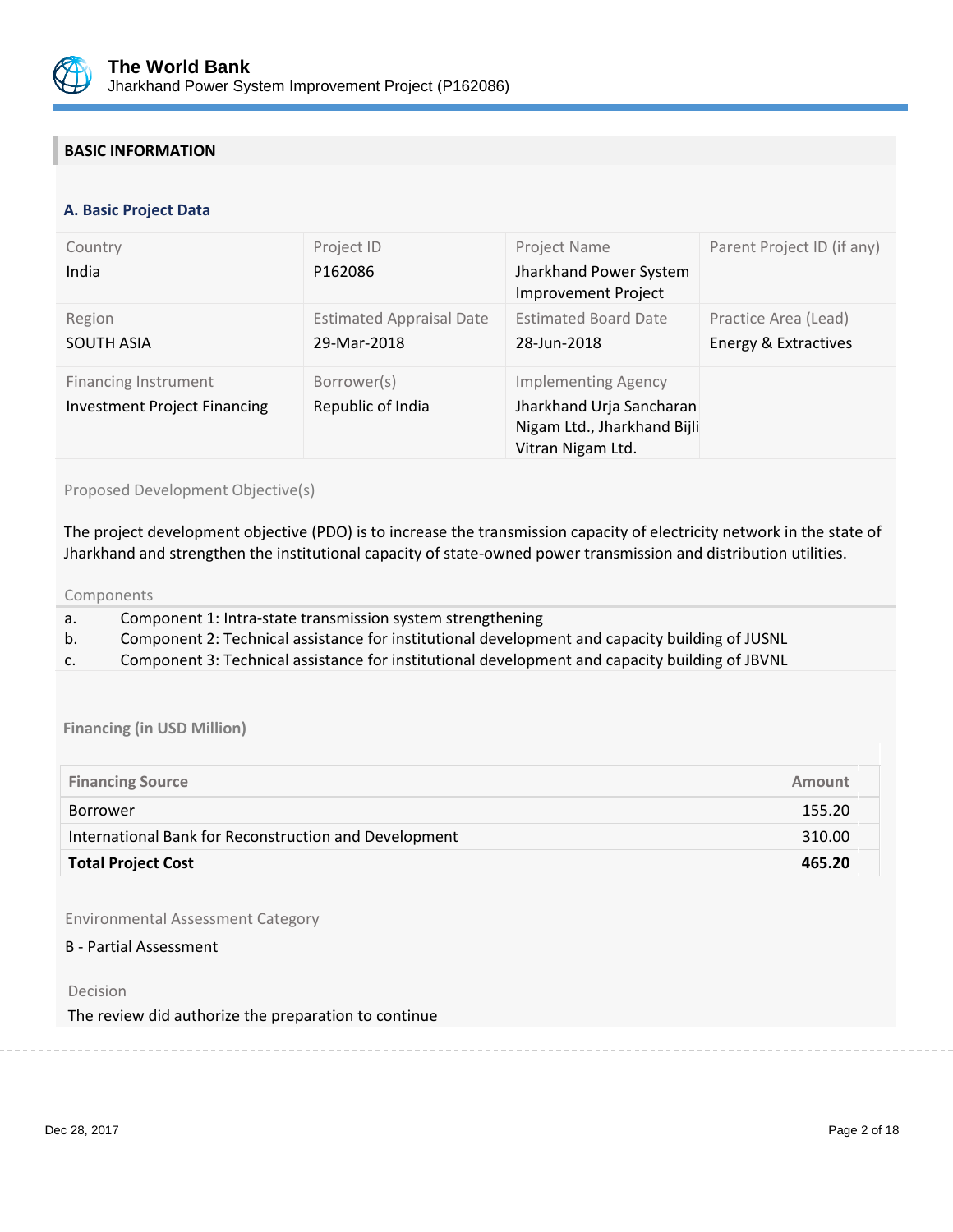

Other Decision (as needed)

## **B. Introduction and Context**

Country Context

1. **India has been one of the world's fastest-growing large economies.** In the past three decades, per capita incomes have quadrupled, illiteracy rates have tumbled, and health conditions have improved. The pace of poverty reduction accelerated threefold in 2005–12, relative to the previous decade, and India halved the share of the population in extreme poverty from 45 percent in 1994 to 22 percent in 2012<sup>1</sup>. India lifted more than  $160$  million people out of poverty in recent years<sup>2</sup>.

2. **Even though India is the world's third-largest economy in purchasing power parity (PPP) terms, most Indians are still relatively poor compared to people in other middle income or rich countries and income inequality is rising**. The rapid economic growth and positive human development has not been widely shared as the Indian society remains highly segmented and income inequality is rising with some states performing better than others. Jharkhand, located in the eastern part of the country and carved out of erstwhile Bihar in the Year 2000, is the  $14<sup>th</sup>$  most populous state in India and home to 33 million people. It lags the rest of the country on most human and social indicators. Poverty (at 37 percent) is among the highest in the country today<sup>3</sup> and the share of workers with salaried jobs is the lowest in the country.

3. Despite being resource rich in minerals, the state is yet to realize its full potential, and one of the reasons is a significant infrastructure gap, which constraints the state's ability to provide reliable basic services to its citizens and hinders growth. In 2017, the state of Jharkhand was ranked thirteenth in 'ease of doing business'. Recognizing the challenge of growth, the state in now focusing on developing infrastructure particularly in roads, energy, education, industry and health sectors.

Sectoral and Institutional Context

4. **India's power sector is going through sustained growth to fuel the economy and meet the needs of its population.** India's annual Gross Domestic Product (GDP) growth rates over the last decade have averaged at above 7 percent, accompanied by rising power and energy demand at 4.9 percent and 5.3 percent annually, respectively since 2008. Energy demand is expected to continue to increase rapidly with rising incomes and rapidly urbanizing populations purchasing more electrical appliances, contributing about a quarter of the increase in global energy demand by 2040.

5. **Per capita consumption in India at 1,075 kilowatt-hours (kWh) is only one-third of the global average.** Generation capacity at 334 GW (February 2018) now exceeds connected demand. There is steady growth in the quantity (and competitiveness) of renewables in the generation mix (especially wind and

 $\overline{\phantom{a}}$ 

<sup>&</sup>lt;sup>1</sup> Estimates are for 1993-94 and 2011-12, based on national poverty lines and data from the National Sample Survey (NSS) consumption expenditure surveys

<sup>2</sup> Based on the \$1.90 per person a day line (in 2011 purchasing power parity, PPP)

<sup>3</sup> http://documents.worldbank.org/curated/en/767291467992476557/pdf/105854-BRI-P157572-PUBLIC-Jharkhand-Proverty.pdf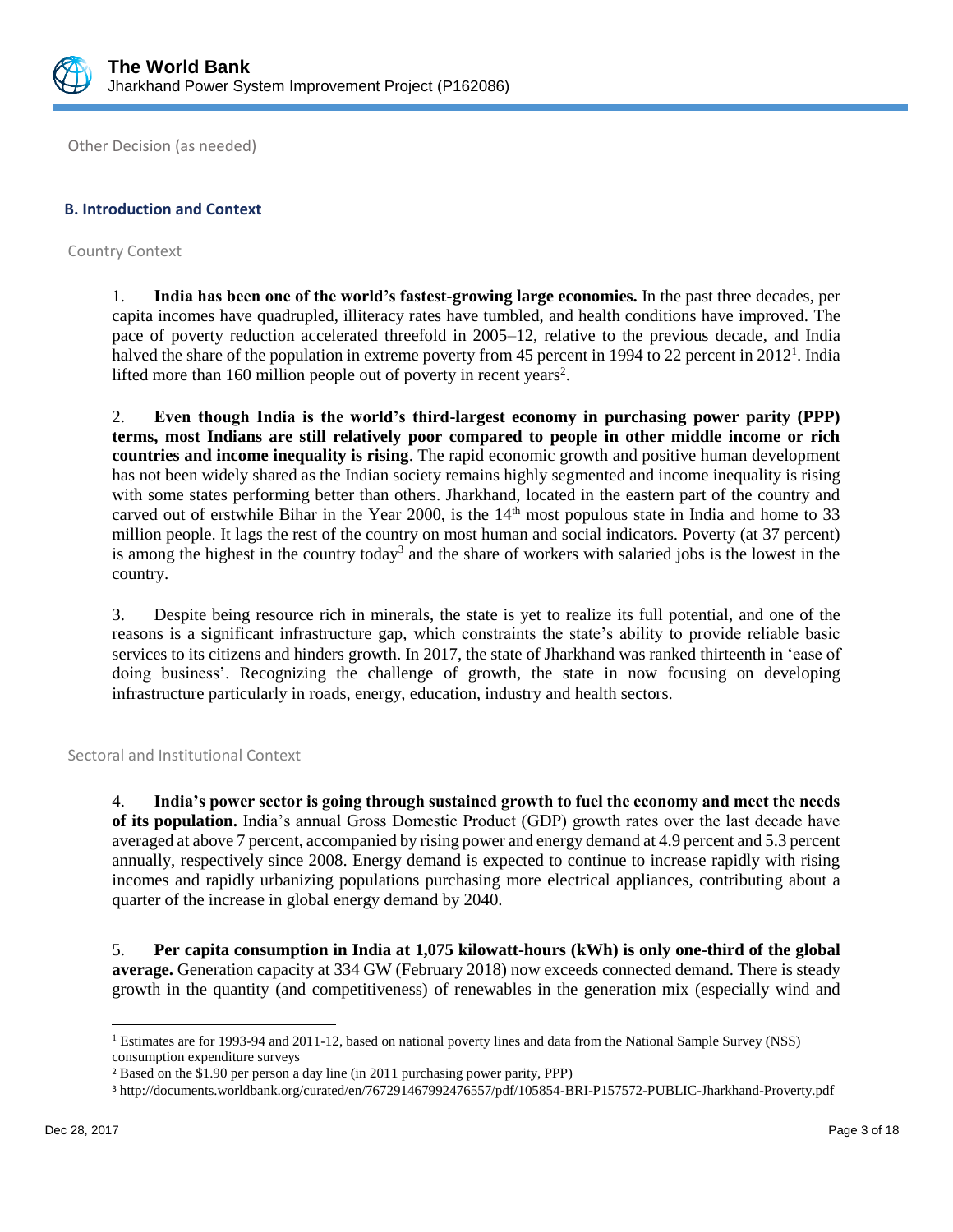

solar). Renewables (excluding large hydropower) currently represent about 18.8 percent of power generation capacity, and their share is expected is only go further as the country has set an ambitious target for itself of increasing renewable energy (RE) based generation capacity to 175 GW by 2022.

6. **Reliable grid connected electricity supply in some states remains a challenge.** Compared to generally well governed Central institutions managing the generation and inter-state transmission sectors, the situation at the state level varies. While some states have robust and well managed intra-state transmission and distribution (T&D) networks, there are others where the network is inadequate and unreliable. It is estimated that about 200 million people are without grid connections, and of these many choose not to connect because electricity supply is unreliable. Many grid-connected consumers face unreliable supply, and, those who can afford it, use expensive, inefficient and polluting back-up generation. At the intra-state transmission level, the issue is of inadequate investments and/or poor maintenance of assets. At the distribution level, the issues lie with heavily-indebted loss-making state Distribution Companies or Discoms, which are for the most part publicly owned, and their limited resources leave them incapable to finance network investments and pay for the power purchases required to maintain a reliable supply.

7. **In 2014, GoI announced an 24x7 Power for All (PFA) program, in partnership with States, to ensure reliable electricity supply within the next five years**. This initiative aims at providing uninterrupted supply of quality power to existing consumers and ensuring access to electricity to all unconnected consumers by 2019. Roadmaps for 24x7 PFA have been prepared by each state and implementation is underway. To support the development of electricity transmission and distribution (T&D) infrastructure in states, the GoI is providing Central sector funds under three key schemes: Integrated Power Development System (IPDS) – for urban areas; Deen Dyal Upadhya Gram Jyoti Yojna (DDUGJY)- for rural areas; and the more recently launched Sahaj Bijli Har Ghar Yojana (Saubhagya), to support downstream electricity connections to all unconnected households. In 2015, GoI announced a program for financial and operational turnaround of the Distribution Utilities - Ujjwal DISCOM Assurance Yojna (UDAY), which seeks to restructure the debt of distribution companies', requiring State governments to take responsibility for part of this debt, in return for improvements in service delivery and commercial performance by the Discoms.

8. **Jharkhand completed the unbundling of its vertically integrated Jharkhand State Electricity Board (JSEB) in January 2014.** The development of electricity infrastructure and the performance of power sector in the State has lagged those of other states in India. The state's power sector faces challenges on multiple fronts, like:

i. *Large un-electrified population*. Although Jharkhand is endowed with rich mineral resources and is a potential hub for power generation, it has the lowest levels of rural electrification, as only 45 percent of the rural households have been electrified. About 3 million households, close to half the state's population, were without access to electricity at end of December 2017. The per capita consumption of electricity in Jharkhand at 552 kWh is roughly half of the national average.

ii. *Inadequate transmission and distribution infrastructure.* The poor financial performance of the state power sector has resulted in under investment in the T&D infrastructure of the state resulting in a significant supply constraint. The peak load met in Jharkhand state in FY16 was 3,255 MW, of which about 1,810 MW is served by JBVNL. With increases in electrification, the peak demand in JBVNL area alone is expected to more than double to 4.2 GW by FY22.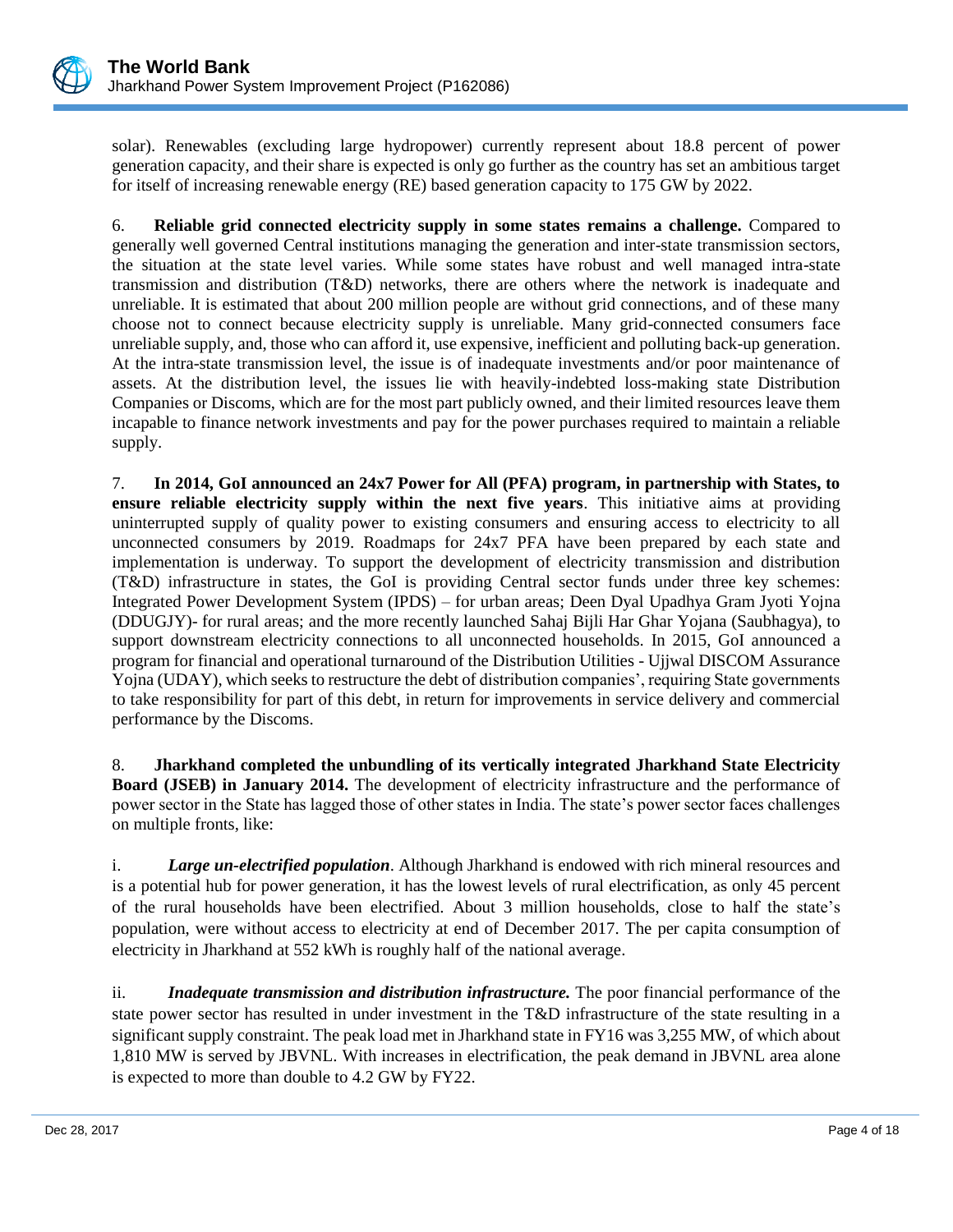

iii. *Poor operational and financial performance of the distribution sector*. Despite improvements over the last few years, the state discom (JBVNL) faces significant challenges on operational and financial performance as indicated by the high level of aggregate technical and commercial (AT&C) losses at 32 percent in FY17, and below cost retail tariffs. The financial pressures on JBVNL are expected to increase over the next few years due to rapid electrification of households, majority of whom are going to be Below Poverty Line (BPL) consumers and will be falling under the lowest tariff category.

iv. *Low institutional capacity of the unbundled power sector entities*. The unbundled utilities have inherited the limited capacity and institutional weaknesses of their parent organization, JSEB, which was one of the poorest performing utilities in the country on both operational and financial measures. The companies suffer from weaknesses in human resource management, financial management, project panning, procurement, and project implementation. The distribution company (JBVNL) suffers from poor commercial systems and processes, and low customer satisfaction.

9. **New focus on improving the power sector in the State.** The current government accords a high priority to improving the availability and quality of power supply to support the state's economic development, as demonstrated by the following actions:

i. *Implementation of the 24x7 PFA roadmap for the State.* Jharkhand was one of the first states to sign the Memorandum of Understanding (MoU) for 24x7 PFA plan with the Central government. The plan envisages addition of over 4.5 GW generation capacities by 2022 (including a significant share of 1.5 GW from solar energy), through a mix of private and public-sector investments. GoI has allotted funds for the state under the Centrally sponsored schemes DDUGJY and IPDS for distribution network strengthening in rural and urban areas, respectively, and achieving 100 percent household electrification.

ii. *Augmentation of T&D networks to support universal access goal in the state.* To meet the expected growth in demand, the state needs an investment of close to US\$3.5 billion over the next five to six years to strengthen and augment the intra-state T&D network. A combination of resources will be involved – Central and state government funds, multilateral borrowings, and private funds mobilized through Public Private Partnership (PPP) mode.

iii. *Signing-up to UDAY.* Jharkhand was the first state to join the UDAY program of GoI in January 2016, to improve the operational and financial performance of the Discom. Under UDAY, the State has agreed to take over a substantial portion of the debt<sup>4</sup> of the Discom, and provide support for improving operational efficiency in the Discom. JBVNL has started implementation of several initiatives to improve systems and processes related to commercial aspects of meter reading, billing and revenue collection.

iv. *Strengthening institutional capacity of JUSNL and JBVNL*. GoJ recognizes that such a large capex program and improving the financial health of the sector, would require deep institutional development of its transmission and distribution utilities. Hence, one of the key elements of current project request to the World Bank has been to support this initiative.

10. **Considering the current challenges and the investment needs, Government of Jharkhand (GoJ) has requested the World Bank's support in financing investments in transmission sector and with** 

 $\overline{\phantom{a}}$ <sup>4</sup> Under UDAY, the State has issued INR 61,360 million worth of bonds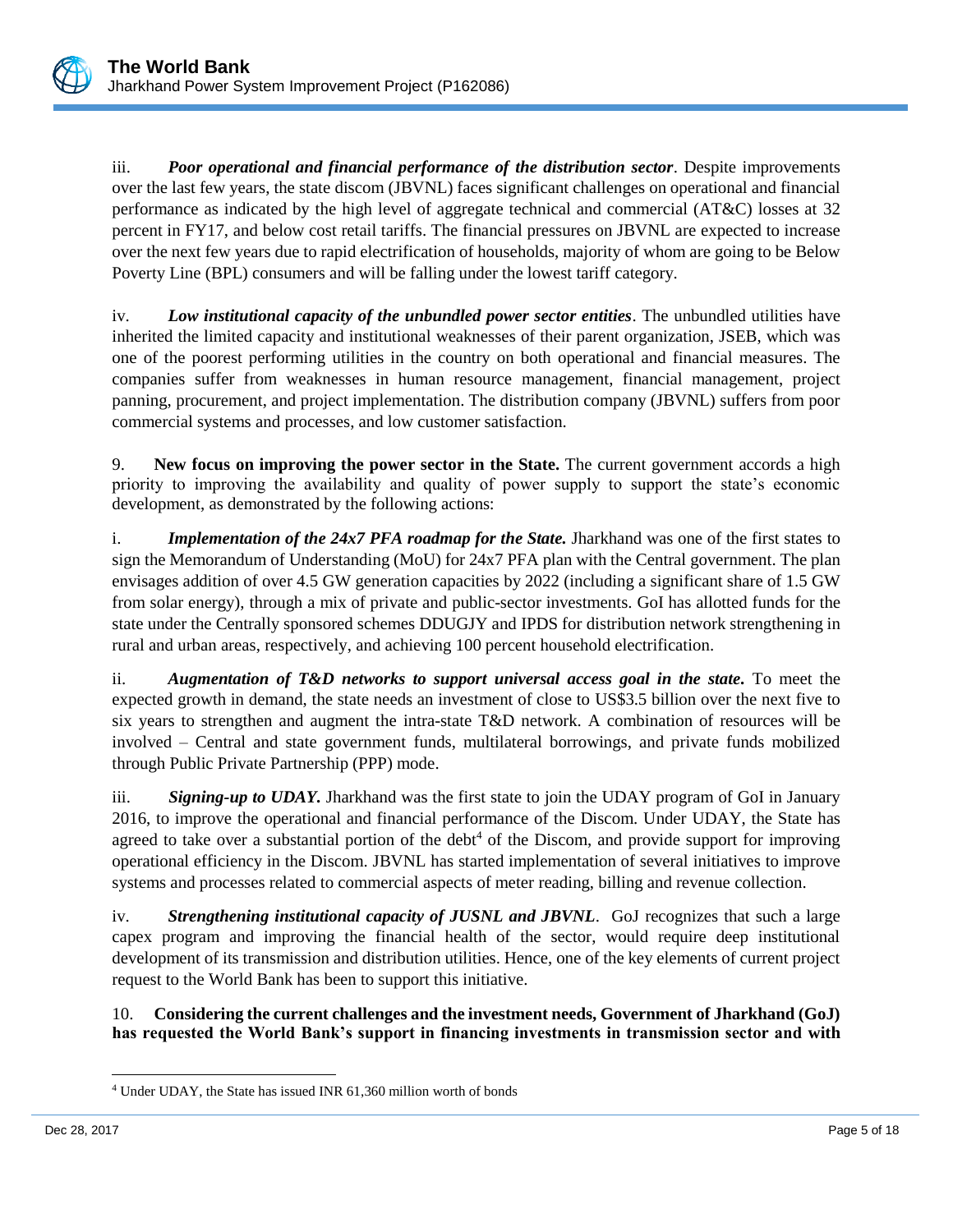

**the institutional development of the transmission and distribution utilities**. This engagement will also support the national and state objective of achieving 24x7 Power-for-All and will be another step forward in replicating the practices followed by strong national institutions such as POWERGRID (with whom the Bank has had a long and fruitful engagement) at the state level and contribute towards setting up strong state-level institutions.

## **C. Proposed Development Objective(s)**

#### Development Objective(s) (From PAD)

11. The project development objective (PDO) is to increase the transmisison capacity of electricity network in the state of Jharkhand and strengthen the institutional capacity of state-owned power transmission and distribution utilities.

Key Results

12. PDO level results indicators for the project are (a) the amount of electricity delivered at the boundary of the power distribution network in the state (gigawatt hour [GWh]), (b) the increase in transformation capacity (kilovolt-ampere [kVA]) of the transmission ntework in the state, (c) Commercial Systems (Billing, Collection and Customer Resource Management) of JBVNL upgraded; and (d) Financial, Procurement and Contract Management Framework in JUSNL strengthened.

#### **D. Project Description**

13. The proposed project will support the implementation of the 24x7 PFA plan in the state of Jharkhand by providing financial and technical support for investments in expansion and strengthening of transmission network and institutional development of transmission and distribution utilities to improve operational efficiency in the sector. The project is designed to have following components:

**Component 1: Intra-state transmission system strengthening (US\$ 390.2 million of which IBRD US\$ 279.2 million).** This component would support the state transmission utility, JUSNL, in making priority investments in the following two areas:

- a. *Construction of new substations and associated transmission lines,* for strengthening the intrastate power transmission system to increase the system's capacity and reliability to transmit additional power within the state (including renewable energy). This component will finance the construction of new sub-stations and transmission lines, primarily at 132kV voltage level (and a few 220kV voltage level components as well). A long list of twenty-five 132/33kV sub-stations and associated transmission lines  $\left(\sim 2000\right)$  circuit km) have been identified to be financed under this sub-component.
- *b. Strengthening scheduling, dispatch and communication systems:* This sub-component will support JUSNL in setting up systems for strengthening the State Load Dispatch Centre (SLDC) operations including financing Availability Based Tariff (ABT) meters and software solutions for improving scheduling and dispatch functions which will be particularly important for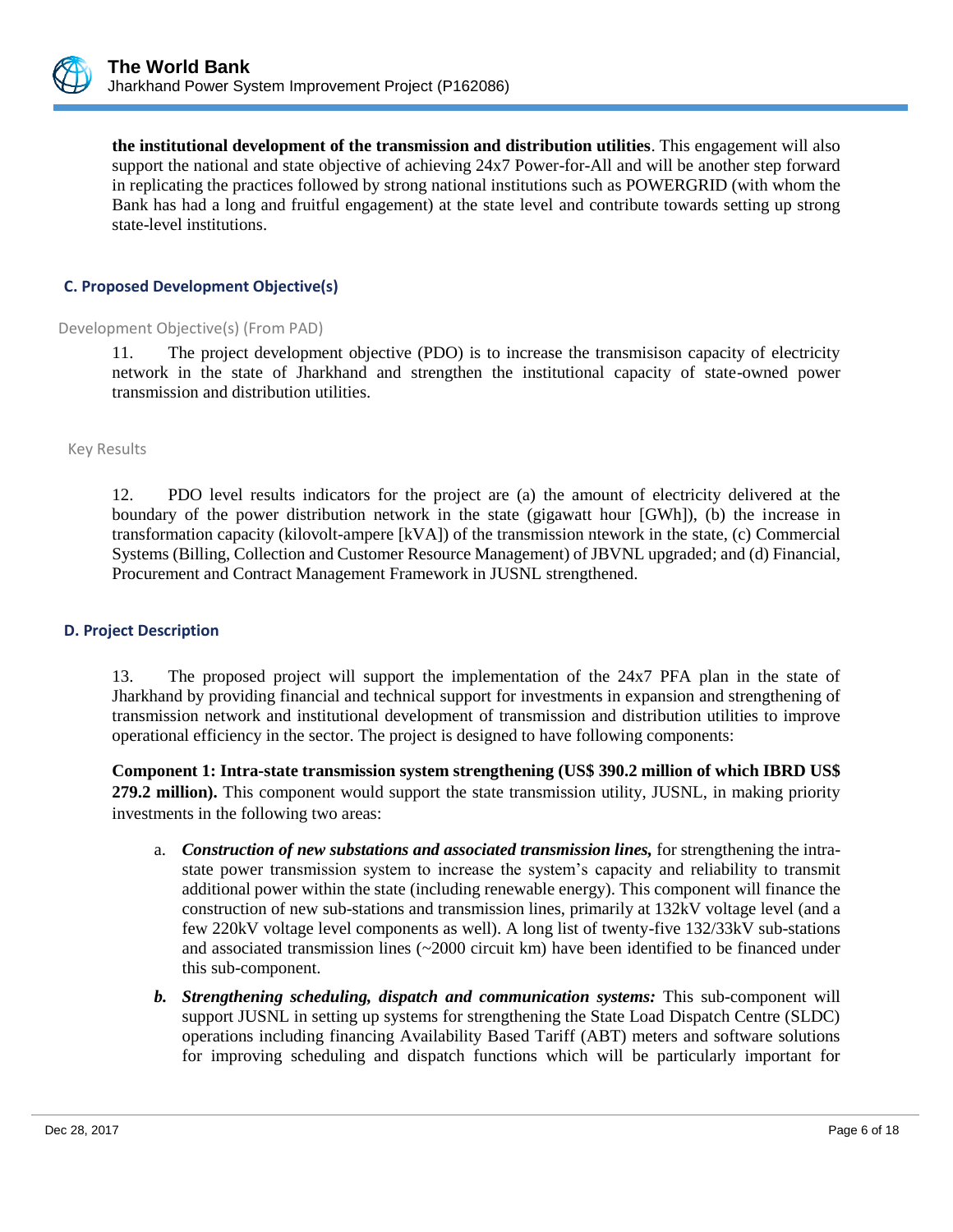integration of RE in the state grid. The component will also include and strengthening operational communication systems both at the network level and within the utility.

**Component 2: Technical assistance for institutional development and capacity building of JUSNL (IBRD US\$ 5 million).** This component will continue to build upon the institutional development activities undertaken during project preparation and support implementation of following key activities:

- a. *Improving the organization structure and Delegation of Financial Powers*
- b. *Strengthening project planning, procurement and contract management practices*
- c. *Strengthening financial management framework*.
- d. *Automating internal business functions like inventory management, maintenance, human resource management etc.*
- *e. Appointing Project Management Consultants (PMC) to supervise various contracts under Component 1;*
- *f. Building staff capacity through training, workshops, knowledge exchange visits etc.*

**Component 3: Improving operational efficiency and developing institutional capacity of JBVNL (US\$ 69.2 million of which IBRD US\$ 25 million).** This component will build upon the institutional development activities undertaken during project preparation and support implementation of JBVNL's action plan to reduce AT&C losses, improve revenue management systems and reduce power procurement costs through following activities:

- *a. Sub-component 3.1: Smart metering for high value and urban consumers:* Support smart metering of high value consumers and consumers in selected urban geographies, to reduce AT&C losses and improve revenue realization. To begin with, the component will finance smart metering (including back-end System Integration) for around 50,000 high value consumers (with connected load of higher than 10kW) across the state of Jharkhand, and around 350,000 consumers in Ranchi (the capital of the state).
- b. *Sub-component 3.2: Upgrading the commercial IT systems and processes related to billing, collection and customer relationship management:* Together with financing the billing, collections and customer relationship management systems, the component will also finance (i) Upgrading the Data Center and Data Recovery Center; (ii) Communication links required; (iii) Integration with other IT systems in the company.
- *c. Sub-component 3.3: Technical assistance for capacity building of JBVNL:* This component would support:
	- i. Improving human resource management
	- ii. Business Process Re-engineering especially related to commercial processes and capital project implementation.
- iii. Support to optimize power procurement costs (including RE purchases) by deploying a software tool and setting up related business processes.
- iv. Strengthening financial management framework: This would include support for improving the financial management and corporate governance practices and strengthening internal controls (improving internal audit functions) in the company.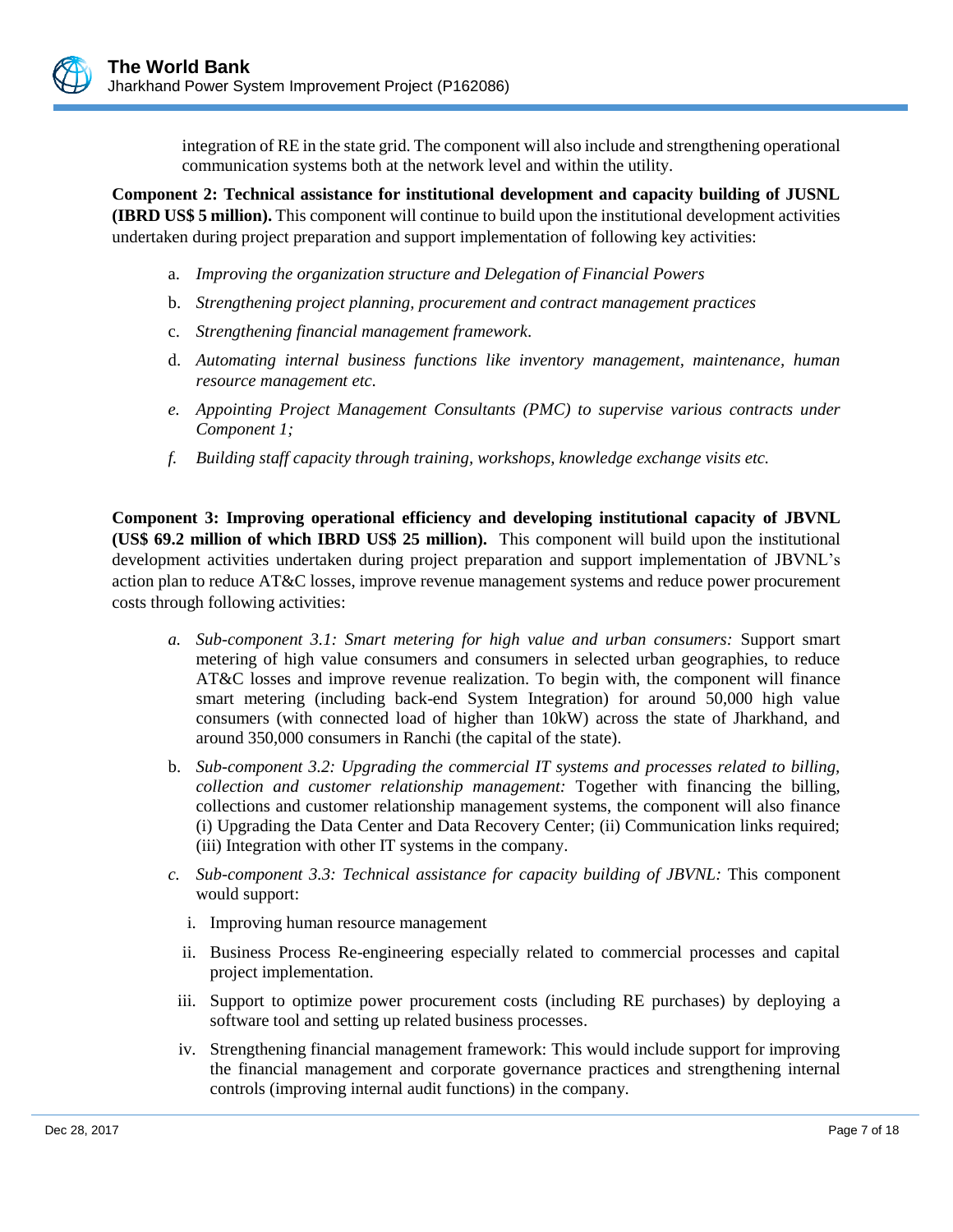

v. Building staff capacity through training, workshops, study tours etc.

## **E. Implementation**

#### Institutional and Implementation Arrangements

14. The Project will be implemented in the state of Jharkhand, by — JUSNL and JBVNL - referred to as the Project Implementation Entities (PIEs). The two PIEs have set up dedicated Project Implementation Units (PIUs) to implement the project. Within the existing departmental structure (procurement, finance, etc.), the PIEs will have designated individuals with clear responsibility for dealing with all issues related to the proposed IBRD loan.

15. All the sub-projects envisaged under component 1 are being designed, procured, and implemented by JUSNL. Contractors engaged through national or international competitive bidding (NCB or ICB) will carry out the supply and installation works. To ensure that JUSNL develops the capacity required to operate and maintain the assets created through this project, PMC will be engaged during project implementation to work with JUSNL officials in implementing the schemes and thus help them develop an understanding of the technical and operational requirements of the assets created.

#### . **F. Project location and Salient physical characteristics relevant to the safeguard analysis (if known)**

The project will be implemented in urban and rural areas of Jharkhand state, which is located in eastern India, with a population of 33 million (2011 census). Jharkhand state has carved out of the southern part of Bihar on November 15, 2000. Its geographical area is about 79,714 km2 where, at present 29 percent of the state's total landmass is covered by forest, similar to Indian national average of 24 percent. Jharkhand state has a variety of flora and fauna and has one National Park (Betla), which also houses Palamau Tiger reserve. However, based on initial discussions with the implementing agencies, the IAs so not expect investments in the protected areas, and as also seen in previous projects of similar nature, power transmission investments provide some flexibility in sub-project locations, and hence, sensitive parameters can either be avoided or impacts mitigated. Of the total population of Jharkhand, the share of Scheduled Castes is quite high at 12 percent and Scheduled Tribes at 26 percent. In order to protect the interests of the Scheduled tribes, the provision of Fifth Schedule is enshrined in the Constitution under article 244 (2). Out of 259 blocks in the state of Jharkhand, 112 fall under the Fifth Schedule areas (spread across 15 districts out of 24 districts). Scheduled Castes and Scheduled Tribes are groups having distinct social and cultural identity and being normally "excluded", special attention will be required under the project to ensure their inclusion and equity.

## **G. Environmental and Social Safeguards Specialists on the Team**

Gaurav D. Joshi, Environmental Safeguards Specialist Parthapriya Ghosh, Social Safeguards Specialist Obaidullah Hidayat, Environmental Safeguards Specialist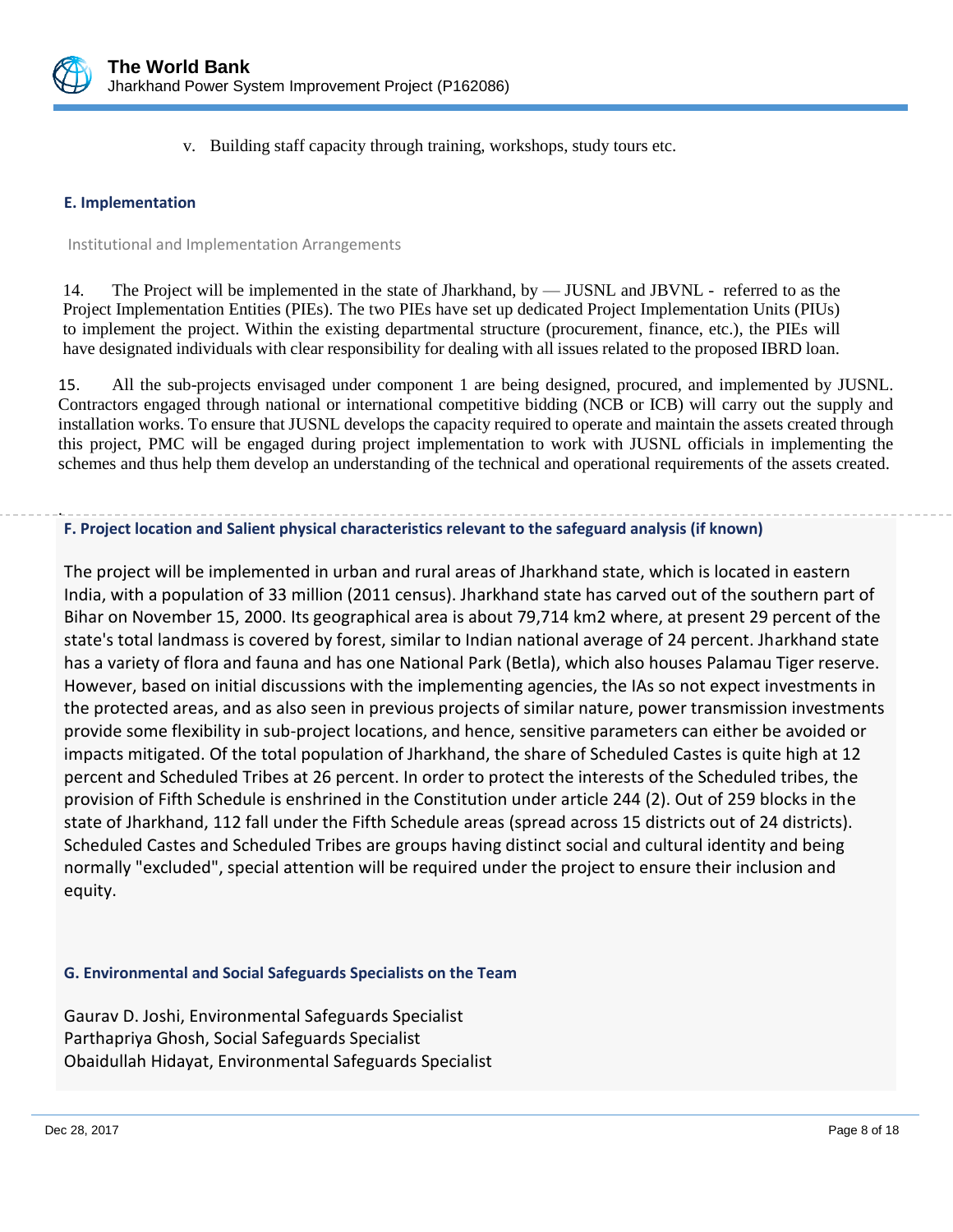

| SAFEGUARD POLICIES THAT MIGHT APPLY |            |                                                                                                                                                                                                                                                                                                                                                                                                                                                                                                                                                                                                                                                                                                                                                                                                                                                                                                                                                                                                                                                                                                                                                                                                                                                                                                                                                                                                                                                                                                                          |
|-------------------------------------|------------|--------------------------------------------------------------------------------------------------------------------------------------------------------------------------------------------------------------------------------------------------------------------------------------------------------------------------------------------------------------------------------------------------------------------------------------------------------------------------------------------------------------------------------------------------------------------------------------------------------------------------------------------------------------------------------------------------------------------------------------------------------------------------------------------------------------------------------------------------------------------------------------------------------------------------------------------------------------------------------------------------------------------------------------------------------------------------------------------------------------------------------------------------------------------------------------------------------------------------------------------------------------------------------------------------------------------------------------------------------------------------------------------------------------------------------------------------------------------------------------------------------------------------|
| <b>Safeguard Policies</b>           | Triggered? | <b>Explanation (Optional)</b>                                                                                                                                                                                                                                                                                                                                                                                                                                                                                                                                                                                                                                                                                                                                                                                                                                                                                                                                                                                                                                                                                                                                                                                                                                                                                                                                                                                                                                                                                            |
| Environmental Assessment OP/BP 4.01 | Yes        | OP/BP 4.01 is triggered, since the civil works related<br>to transmission line and substations may have<br>negative impacts, which may be environmentally<br>sensitive. The project is expected to have positive<br>impacts on beneficiaries of the selected areas of<br>intervention due to the rehabilitation/ upgradation<br>of the power transmission system. However, the civil<br>works under Component 1 of the project may pose<br>potential negative impacts on forest where felling<br>and cutting of trees within the right of way of<br>transmission line could be foreseen as well as health<br>and safety of workers and near-by residents during<br>construction, any incidental impacts on local fauna,<br>localized drainage issues where substation<br>construction may impede drainage issues. The<br>operational phase impacts could arise from<br>indiscriminate use and disposal of batteries, old<br>transformer and oil, cables, meters, changes in the<br>normal transit in streets, sidewalks and public areas<br>and generation of dust noise etc. Most of these<br>Environmental impacts are likely to be short-term,<br>modest, site-specific and reversible in nature where,<br>mitigation measures are put in place through<br>safeguards tools and can be managed to reduce<br>these negative impacts. In view of this, the project is<br>classified as Category B. These impacts will either be<br>avoided, minimized and or mitigated by proper<br>implementation of safeguards tools. |
|                                     |            | Since, the details of full investment scope is yet to be<br>determined, therefore a framework approach has<br>been adopted and an ESMF or Environmental and<br>Social Management Framework has been prepared.<br>JUSNL has hired a professional firm which has<br>assisted it in preparation of ESMF and conducting<br>ESIA studies as well preparing the EMPs. The ESMF<br>has consulted and disclosed. A detailed ToR of the<br>ESIA has also been incorporated into the project<br>ESMF. Further, the ESIAs and relevant management                                                                                                                                                                                                                                                                                                                                                                                                                                                                                                                                                                                                                                                                                                                                                                                                                                                                                                                                                                                   |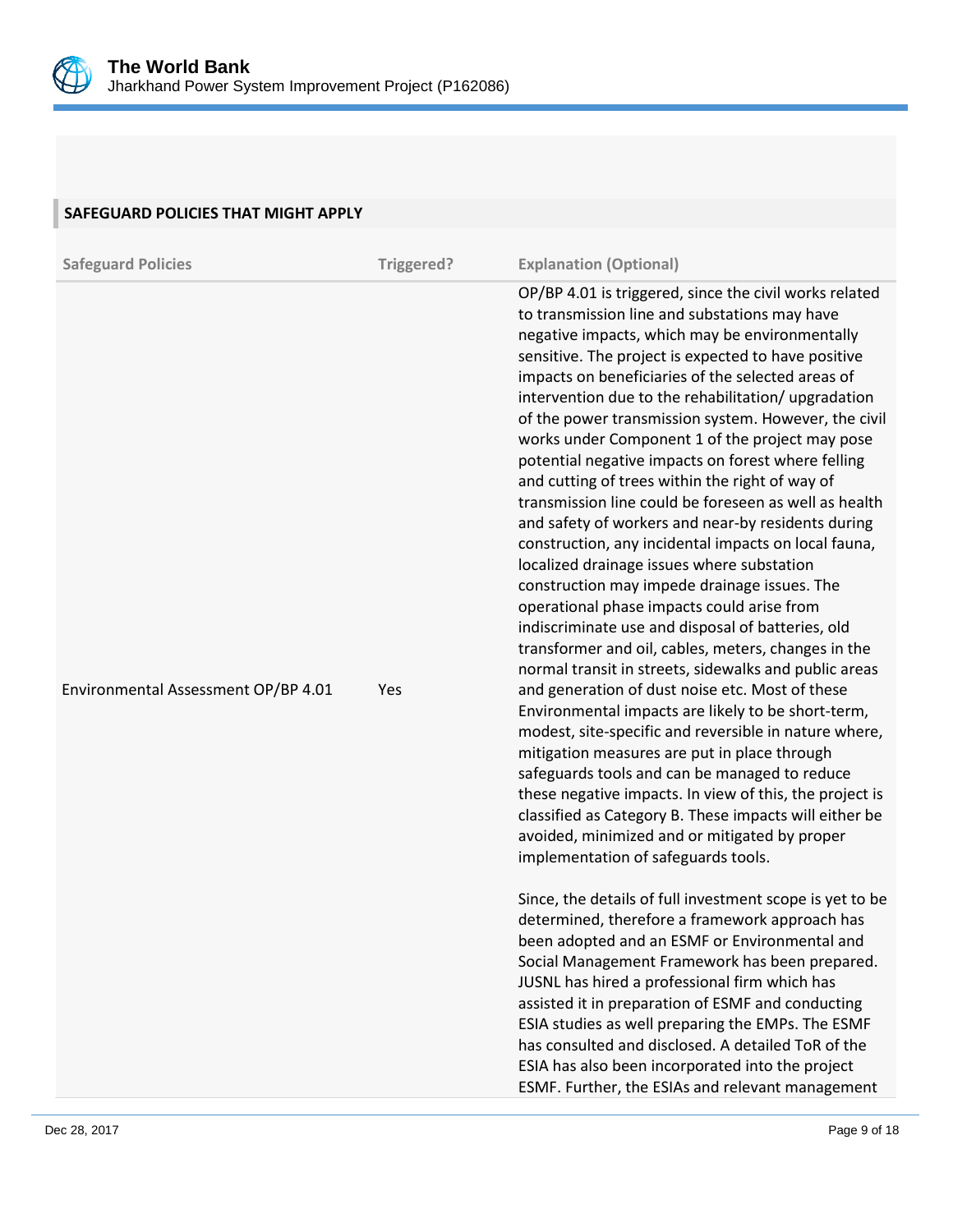

|                                        |     | plan for the first 30 percent of investments have also<br>been prepared and disclosed. Major focus of the<br>ESIAs is on the analysis of alternative routes (to<br>minimize environmentally sensitive areas), public/<br>stakeholders consultations and preparation of a site<br>specific ESMPs to mitigate environmental risks<br>associated with the project operations. ESMF will<br>continue to serve as the guiding document/ manual<br>for the entire project activities during<br>implementation. To address health and safety issue<br>the project will also follow the WBG EHS guidelines.                                                                                                                                                                                                                                                                                     |
|----------------------------------------|-----|-----------------------------------------------------------------------------------------------------------------------------------------------------------------------------------------------------------------------------------------------------------------------------------------------------------------------------------------------------------------------------------------------------------------------------------------------------------------------------------------------------------------------------------------------------------------------------------------------------------------------------------------------------------------------------------------------------------------------------------------------------------------------------------------------------------------------------------------------------------------------------------------|
| Natural Habitats OP/BP 4.04            | No  | This Policy is not been triggered since, the identified<br>routes for the transmission line interventions are not<br>expected in the identified national wildlife<br>sanctuaries.                                                                                                                                                                                                                                                                                                                                                                                                                                                                                                                                                                                                                                                                                                       |
| Forests OP/BP 4.36                     | Yes | The preliminary identified routes has indicated that<br>there would be involvement of forests in the routes.<br>Hence, this policy has been triggered. Mitigation<br>aspects have been covered in the environmental<br>impact assessment (part of ESIAs), and scheme<br>specific ESMPs. The country/state systems are<br>robust to manage the impacts associated and will be<br>followed for the project. Further to this, in the event<br>of direct impacts if identified during subproject<br>impact assessment, the borrower will also prepare a<br>free-standing report e.g. Forest Management Plan.                                                                                                                                                                                                                                                                                |
| Pest Management OP 4.09                | No  | Pesticides are not expected to be used during the<br>project                                                                                                                                                                                                                                                                                                                                                                                                                                                                                                                                                                                                                                                                                                                                                                                                                            |
| Physical Cultural Resources OP/BP 4.11 | Yes | Jharkhand State has some sites and structures that<br>may have archaeological, historical, religious, or<br>other cultural significance. The river Ganges, of<br>which Jharkhand forms a stem state, is also an<br>important cultural resource in the country. While it<br>is not yet known if any of the project activities<br>involve or are likely to impact, any physical cultural<br>resources, the policy has still been triggered because<br>of the reasons mentioned above. If any of the<br>project activities, including sub-projects finalized<br>during the project implementation phase, involve or<br>are likely to impact physical cultural resources, a<br>Physical Cultural Resources Management Plan will<br>be prepared (as discussed in the ESMF). However,<br>for the first 30% of the projects, there has not been<br>any need identified to prepare such a plan. |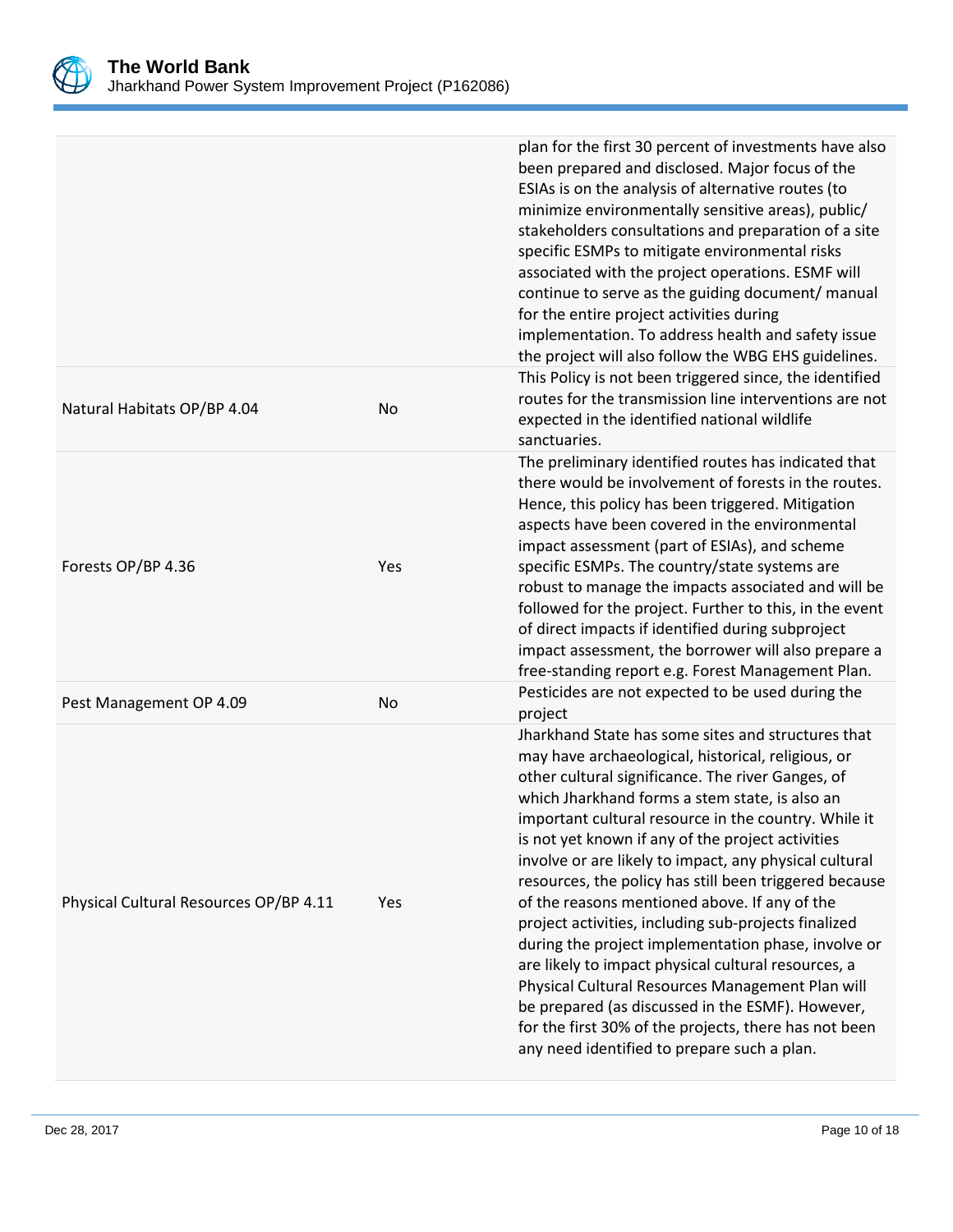

| Involuntary Resettlement OP/BP 4.12 | Yes | The IPDP however s may undergo some revisions<br>during the project implementation phase.<br>Though, most of the 25 sub-stations (long-list) will<br>be constructed on government land free of all<br>encroachment and other encumbrances, for four<br>sub-stations, project will acquire approximately 31<br>hectares of land. Sites for some of the phase-II<br>(beyond first 30 percent) sub-stations are yet to be<br>identified that may involve land acquisition and<br>removal of encroachments resulting in loss of<br>livelihood and involuntary resettlement. Since the<br>exact locations of few sub stations is not known yet<br>(of Phase II) and alignment of transmission line may<br>change during project implementation phase,<br>project has prepared Resettlement Policy<br>Framework (RPF). The RPF provides guidance on the<br>procedures to be followed to minimize involuntary<br>resettlement where feasible through exploring all<br>viable alternatives project designs; and assist<br>displaced persons in improving their former living<br>standards, income earning capacity, and production<br>levels, or at least in restoring them; encourage<br>community participation in planning and<br>implementing resettlement; issues related to labour<br>influx during construction period, and provide<br>assistance to affected people regardless of the<br>legality of title of land. The RPF shall provide<br>guidelines for the preparation of Social Impact |
|-------------------------------------|-----|----------------------------------------------------------------------------------------------------------------------------------------------------------------------------------------------------------------------------------------------------------------------------------------------------------------------------------------------------------------------------------------------------------------------------------------------------------------------------------------------------------------------------------------------------------------------------------------------------------------------------------------------------------------------------------------------------------------------------------------------------------------------------------------------------------------------------------------------------------------------------------------------------------------------------------------------------------------------------------------------------------------------------------------------------------------------------------------------------------------------------------------------------------------------------------------------------------------------------------------------------------------------------------------------------------------------------------------------------------------------------------------------------------------------------------------------------------------------------------------------|
| Indigenous Peoples OP/BP 4.10       | Yes | The state has substantial share of Scheduled Tribe<br>(ST) population and it is likely that transmission line<br>may pass through tribal areas. To address this issue,<br>project has prepared Indigenous Peoples Planning<br>Framework (IPPF). During the preparation of IPPF,<br>consultations were carried out in ST dominated<br>areas. IPPF has the mechanism for their inclusion<br>through preparation Indigenous Peoples<br>Development Plan (IPDP) to address issues related to<br>tribal population. Project has prepared an IPDP<br>based on the ESIAs social impact assessment and<br>consultations with the tribal community for the first<br>30% of the project, both for sub stations as well as<br>for transmission line. IPDP has provision of<br>community based infrastructure and convergence of<br>several government run schemes in the project area.                                                                                                                                                                                                                                                                                                                                                                                                                                                                                                                                                                                                                  |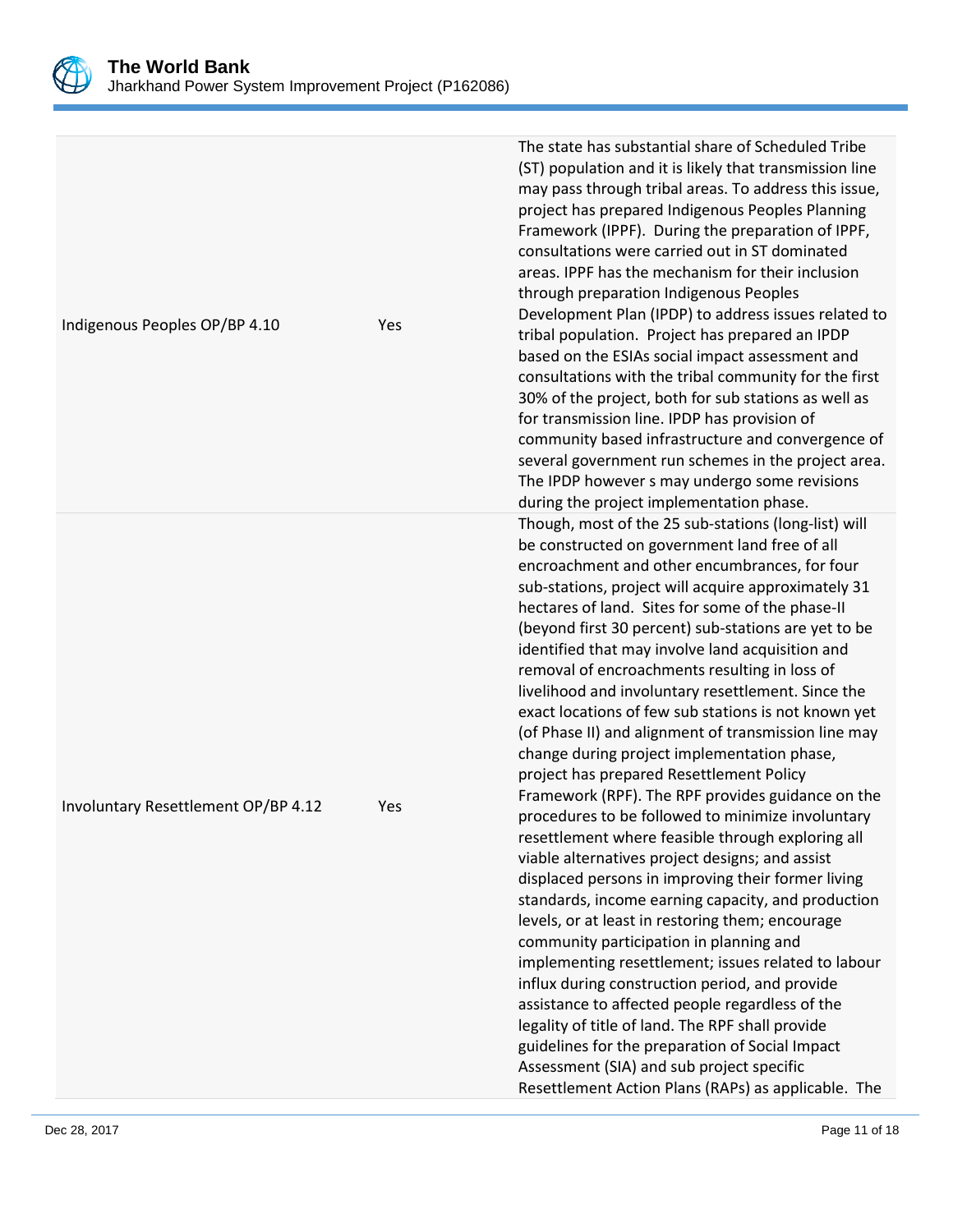

|                                                   |     | sub project specific Social Impact Assessments along<br>with Social Management Plans (SMPs) have been<br>prepared for the sub stations and transmission lines<br>of phase I (first 30 percent). SMPs includes<br>measures for addressing labour influx and gender<br>issues. |
|---------------------------------------------------|-----|------------------------------------------------------------------------------------------------------------------------------------------------------------------------------------------------------------------------------------------------------------------------------|
| Safety of Dams OP/BP 4.37                         | No. | This Policy is not triggered                                                                                                                                                                                                                                                 |
| Projects on International Waterways<br>OP/BP 7.50 | No  | This Policy is not triggered                                                                                                                                                                                                                                                 |
| Projects in Disputed Areas OP/BP 7.60             | No. | This Policy is not triggered                                                                                                                                                                                                                                                 |

## **KEY SAFEGUARD POLICY ISSUES AND THEIR MANAGEMENT**

## **A. Summary of Key Safeguard Issues**

1. Describe any safeguard issues and impacts associated with the proposed project. Identify and describe any potential large scale, significant and/or irreversible impacts:

While communities are expected to benefit from the project because of upcoming additional employment opportunity during construction phase and project's contribution to increasing availability of power and resultant provision of power supply especially to vulnerable groups such as rural communities and urban poor. Issues related to sub stations includes loss of (i) private land (though not in phase I, but likely to be in phase II); (ii) livelihood; (iii) common property resources; and (iv) access to property, though temporarily; etc. Based on initial assessment of the proposed sub projects, although many land parcels are already available with JUSNL, there is requirement for securing over 30 acres of private land for four sub stations and there could be possible land acquisition for sub-projects not identified yet. Bank's OP 4.10 on Indigenous People has also been triggered as the state has substantial tribal population and both siting of sub stations and transmission line passes through tribal areas. Issue with respect to stringing of transmission lines relates to crop damages and securing Right-of-Way leading to interface with the local communities and ensuring safety.

#### Environment

The project operations mainly include expansion and strengthening of power supply system of the Jharkhand intrastate including placement of new transmission line replacement of overhead wires, power transmission and distribution equipment, by the project implementing entities. Potential impacts identified during the implementation phase include impact on forest within the RoW of transmission line and substation sites, any incidental impacts on local fauna, localized drainage issues where substation construction may impede drainage, safety of workers and nearby residents. The operational phase impacts could arise from indiscriminate use and disposal of batteries, transformer oil, e-waste and in case of circuit breaker and handling of impacts form SF6.

The operational phase impacts could arise from indiscriminate use and disposal of batteries, old transformer and oil, cables, meters, changes in the normal transit in streets, sidewalks and public areas and generation of dust noise etc. Most of these Environmental impacts are likely to be short-term, modest, site-specific and reversible in nature where, mitigation measures are put in place through safeguards tools and can be managed to reduce these negative impacts of the interventions. In view of this, the project is classified as Category B.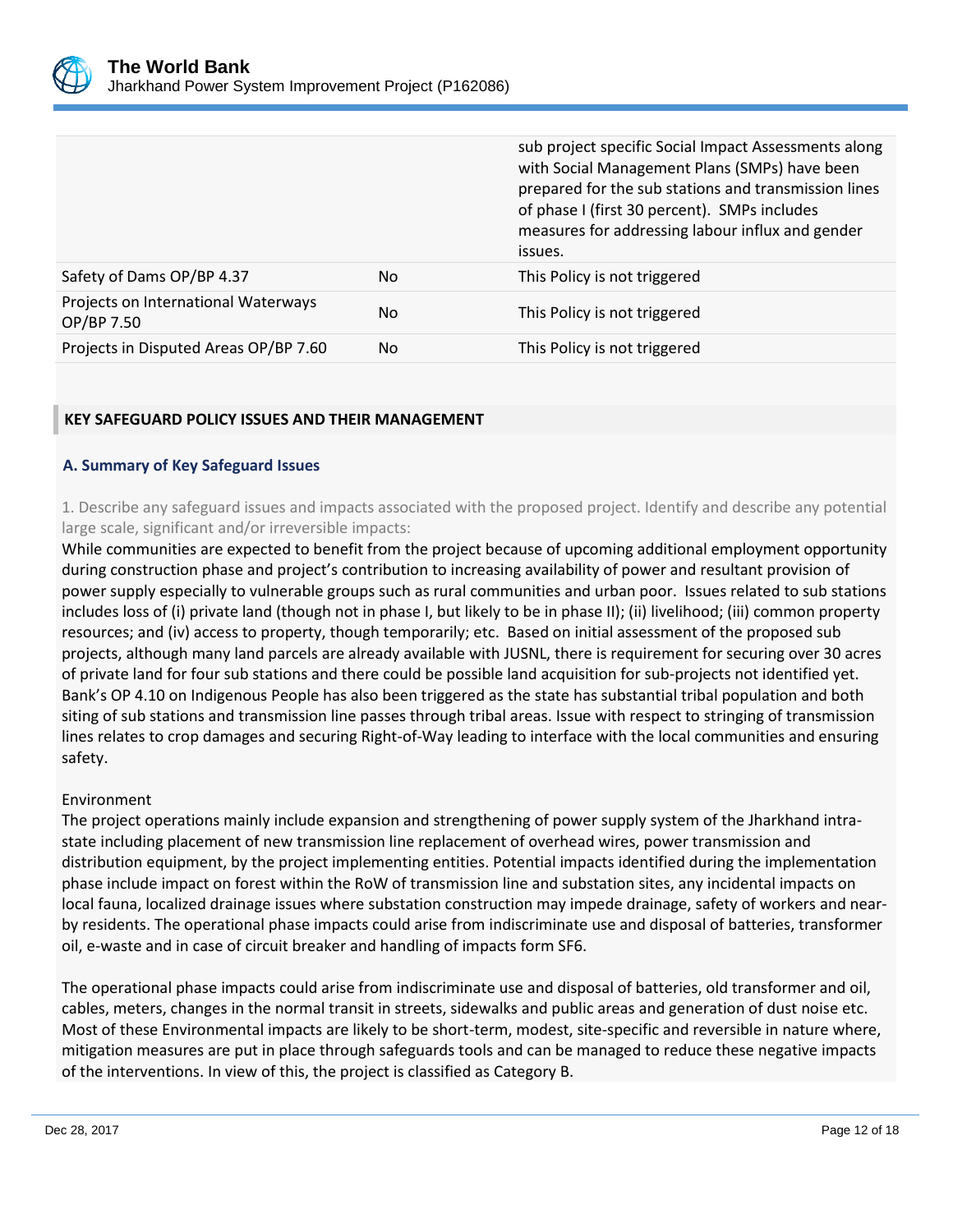

2. Describe any potential indirect and/or long term impacts due to anticipated future activities in the project area: Nil

3. Describe any project alternatives (if relevant) considered to help avoid or minimize adverse impacts.

Right at the screening stage, alternatives were analyzed for each sub stations. As a result all 9 sub stations under phase I are on government land that is free of encroachment and other encumbrances. In case of transmission lines, following criteria were adopted:

(a) Forest land as identified on the Survey of India topo-sheet should be as less as possible;

(b) Settlement along the alignment should be as low as possible;

(c) Technical constraints such as crossing e.g. rivers, railways , roads should be as low as possible The alternatives were identified on the Survey of India 1: 50,000 toposheet by the project and was provide for analysis of the environmental and social concerns.

While carrying out the analysis of alternatives efforts were made to identify the line which would cause minimum disturbance to the forest area. In addition individual houses along the alignment within 50 m of proposed alignment were also enumerated along with other parameters e.g. Type of Forest, Sensitivities (e.g. National Parks, Wildlife sanctuaries within 10 km) of the proposed alignment.

The environmental and social information along the alternative alignments were collated and the Analysis of Alternative for each of the lines was carried out.

4. Describe measures taken by the borrower to address safeguard policy issues. Provide an assessment of borrower capacity to plan and implement the measures described.

Jharkhand Urja Sanchar Nigam Limited (JUSNL) would implement the main investment component of the project involving construction of transmission sub-stations and transmission lines while, Jharkhand Bijli Vitran Nigam Limited (JBVNL) would implement the technical assistance component of the project. Both the companies have not worked with a multi-lateral institutions earlier and are newly formed. The Institution capacity of JUSNL, which is expected to handle most of the investments, is reasonably weak. The company has no previous experiences with the World Bank. However, JUSNL is practically involved in several similar activities where the prevailing Indian acts/policies are being applied, thus a required capacity to implement project related safeguards does exist. To address safeguards requirements, the project has prepared an Environmental and Social Management Framework SMF (including Resettlement Policy Framework [RPF] and Indigenous Peoples Planning Framework [IPPF]) and is preparing Environmental and Social Impact Assessments (ESIAs) for identified investments, and resultant Environmental and Social Management Plans (ESMPs). The ESIA for 9 sub stations prepared so far shows no no private land acquisition. The identifed land parcels belongs to government that is free of encroachment and other encumbrances. The sub station sites and transmission line aligment do have tribal population and project has prepare a draft Indigenous Peoples Development Plan (IPDP) (to be disclosed as draft after Bank's review). The process followed for preparation of the safeguard documents is participatory and facilitative with emphasis on information sharing, consultation and feedback. In the long run, the entities will ensure training and capacity building of staff to undertake environmental and social development and safeguards activities. However, it will also require support in capacity in the operationalization of the ESMF, training and capacity building programs and establishing strong institutional arrangement for the safeguard management in the project.

5. Identify the key stakeholders and describe the mechanisms for consultation and disclosure on safeguard policies,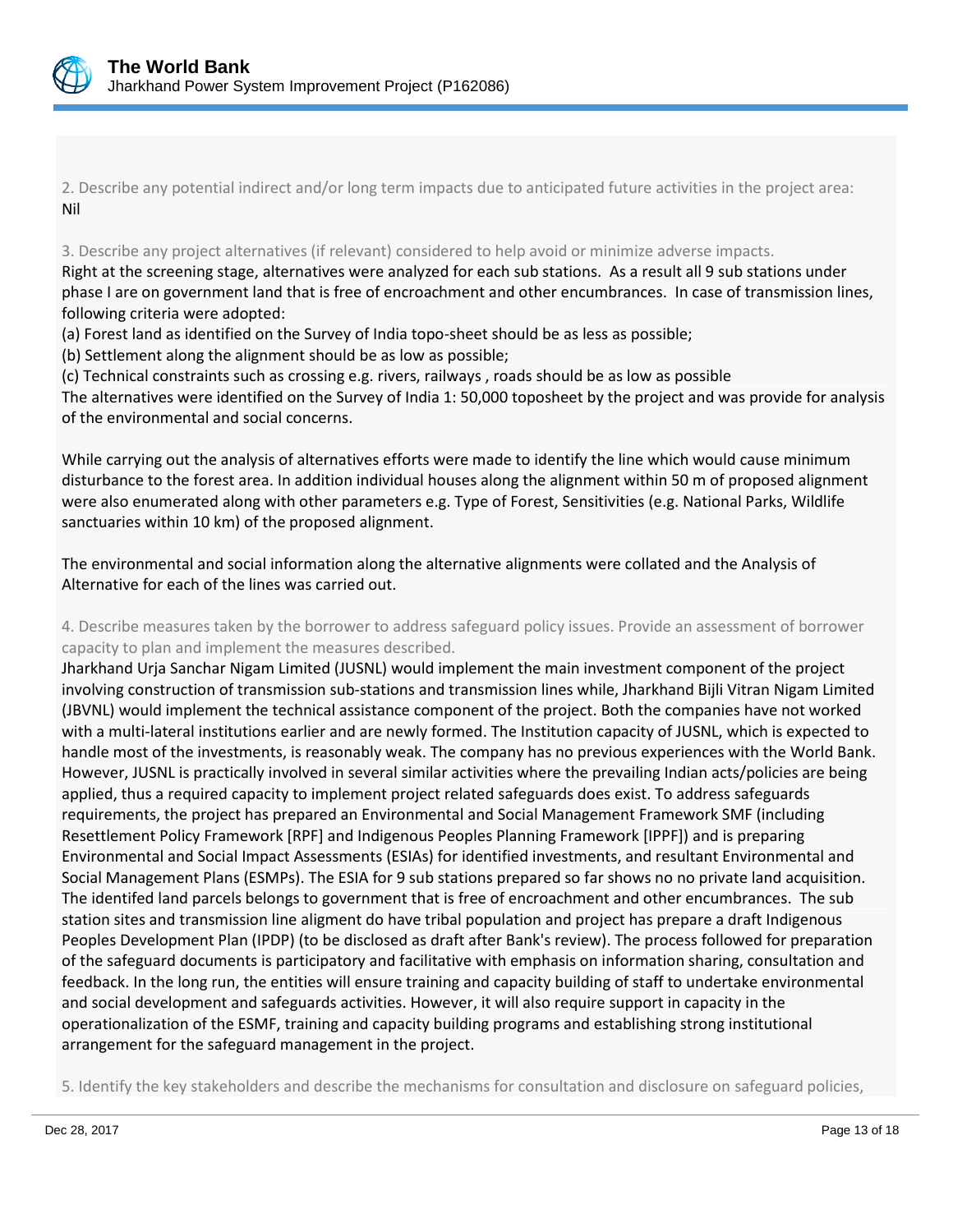

## with an emphasis on potentially affected people.

"Stakeholder mapping" was carried out during to study the profile of the stakeholders identified and the nature of the stakes; understand each group's specific issues, concerns as well as expectations from the project that each group retains; and gauge their influence on the project.

Consultations with the identified were carried out during the preparation of ESMF and ESIA at both district and village level. The consultations will be continued during the construction and operation phases of the project. Issues like land and resource damage, social disturbance, severance and increased congestion, noise and air pollution, employment opportunities, need for development of basic infrastructure, safe drinking water, sanitation facilities etc. were discussed during the consultations . The consultations also helped in developing preliminary understanding of the requirement of social development initiatives required.

The ESMF has been disclosed both in country on September 11, 2017 as well as on bank's IDU on December 27, 2017.

#### **B. Disclosure Requirements**

**Environmental Assessment/Audit/Management Plan/Other** 

| 16-Jan-2018                 | 15-Mar-2018                       |                                                                                                                |
|-----------------------------|-----------------------------------|----------------------------------------------------------------------------------------------------------------|
| Date of receipt by the Bank | Date of submission for disclosure | For category A projects, date of<br>distributing the Executive Summary of<br>the EA to the Executive Directors |

**"In country" Disclosure** India 11-Sep-2017

Comments

## **Resettlement Action Plan/Framework/Policy Process**

| Date of receipt by the Bank | Date of submission for disclosure |
|-----------------------------|-----------------------------------|
| 01-Sep-2017                 | 27-Dec-2017                       |

|       |             | "In country" Disclosure |
|-------|-------------|-------------------------|
| India |             |                         |
|       | 11-Sep-2017 |                         |
|       | Comments    |                         |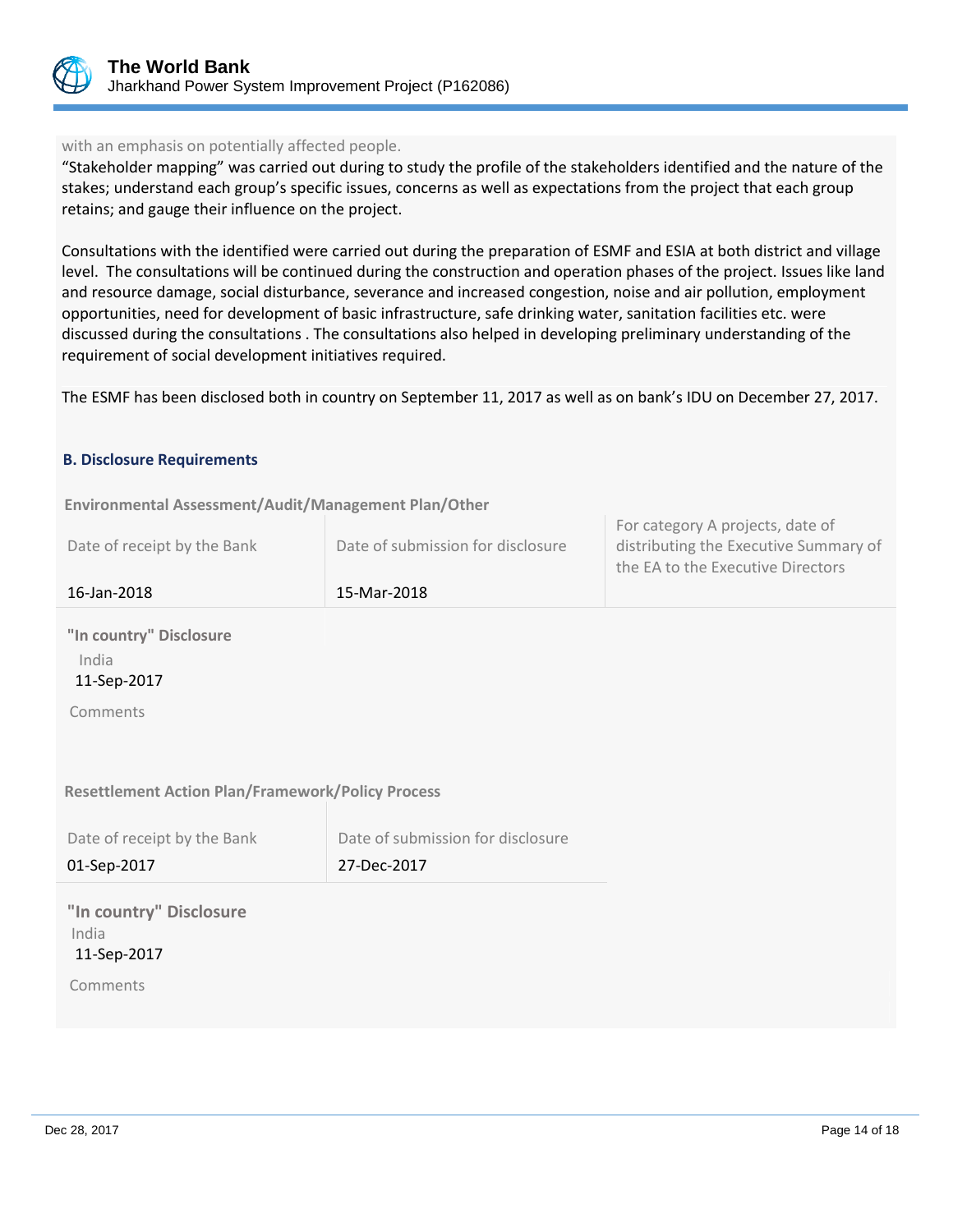

| <b>Indigenous Peoples Development Plan/Framework</b> |                                   |  |  |
|------------------------------------------------------|-----------------------------------|--|--|
| Date of receipt by the Bank                          | Date of submission for disclosure |  |  |
| 01-Sep-2017                                          | 27-Dec-2017                       |  |  |

**"In country" Disclosure** India

11-Sep-2017

Comments

## **C. Compliance Monitoring Indicators at the Corporate Level (to be filled in when the ISDS is finalized by the project decision meeting)**

**OP/BP/GP 4.01 - Environment Assessment** 

Does the project require a stand-alone EA (including EMP) report?

## Yes

If yes, then did the Regional Environment Unit or Practice Manager (PM) review and approve the EA report? Yes

Are the cost and the accountabilities for the EMP incorporated in the credit/loan?

Yes

## **OP/BP 4.11 - Physical Cultural Resources**

Does the EA include adequate measures related to cultural property?

Does the credit/loan incorporate mechanisms to mitigate the potential adverse impacts on cultural property?

## **OP/BP 4.10 - Indigenous Peoples**

Has a separate Indigenous Peoples Plan/Planning Framework (as appropriate) been prepared in consultation with affected Indigenous Peoples?

Yes

If yes, then did the Regional unit responsible for safeguards or Practice Manager review the plan?

Yes

If the whole project is designed to benefit IP, has the design been reviewed and approved by the Regional Social Development Unit or Practice Manager?

No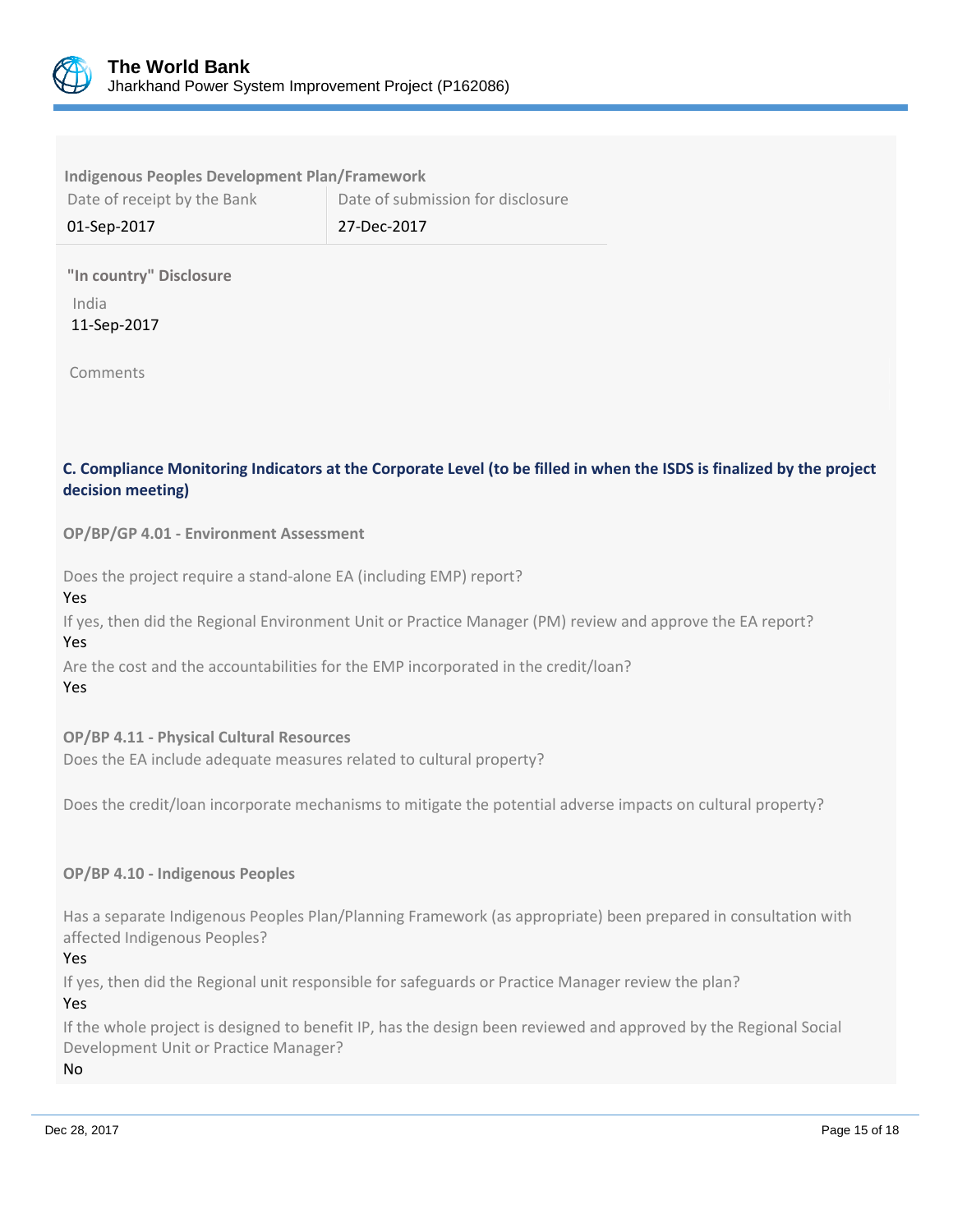

## **OP/BP 4.12 - Involuntary Resettlement**

Has a resettlement plan/abbreviated plan/policy framework/process framework (as appropriate) been prepared? Yes

If yes, then did the Regional unit responsible for safeguards or Practice Manager review the plan? Yes

## **OP/BP 4.36 - Forests**

Has the sector-wide analysis of policy and institutional issues and constraints been carried out?

#### Yes

Does the project design include satisfactory measures to overcome these constraints?

#### Yes

Does the project finance commercial harvesting, and if so, does it include provisions for certification system? No

## **The World Bank Policy on Disclosure of Information**

Have relevant safeguard policies documents been sent to the World Bank for disclosure?

#### Yes

Have relevant documents been disclosed in-country in a public place in a form and language that are understandable and accessible to project-affected groups and local NGOs?

#### Yes

**All Safeguard Policies**

Have satisfactory calendar, budget and clear institutional responsibilities been prepared for the implementation of measures related to safeguard policies?

## Yes

Have costs related to safeguard policy measures been included in the project cost?

#### Yes

Does the Monitoring and Evaluation system of the project include the monitoring of safeguard impacts and measures related to safeguard policies?

#### Yes

Have satisfactory implementation arrangements been agreed with the borrower and the same been adequately reflected in the project legal documents?

#### Yes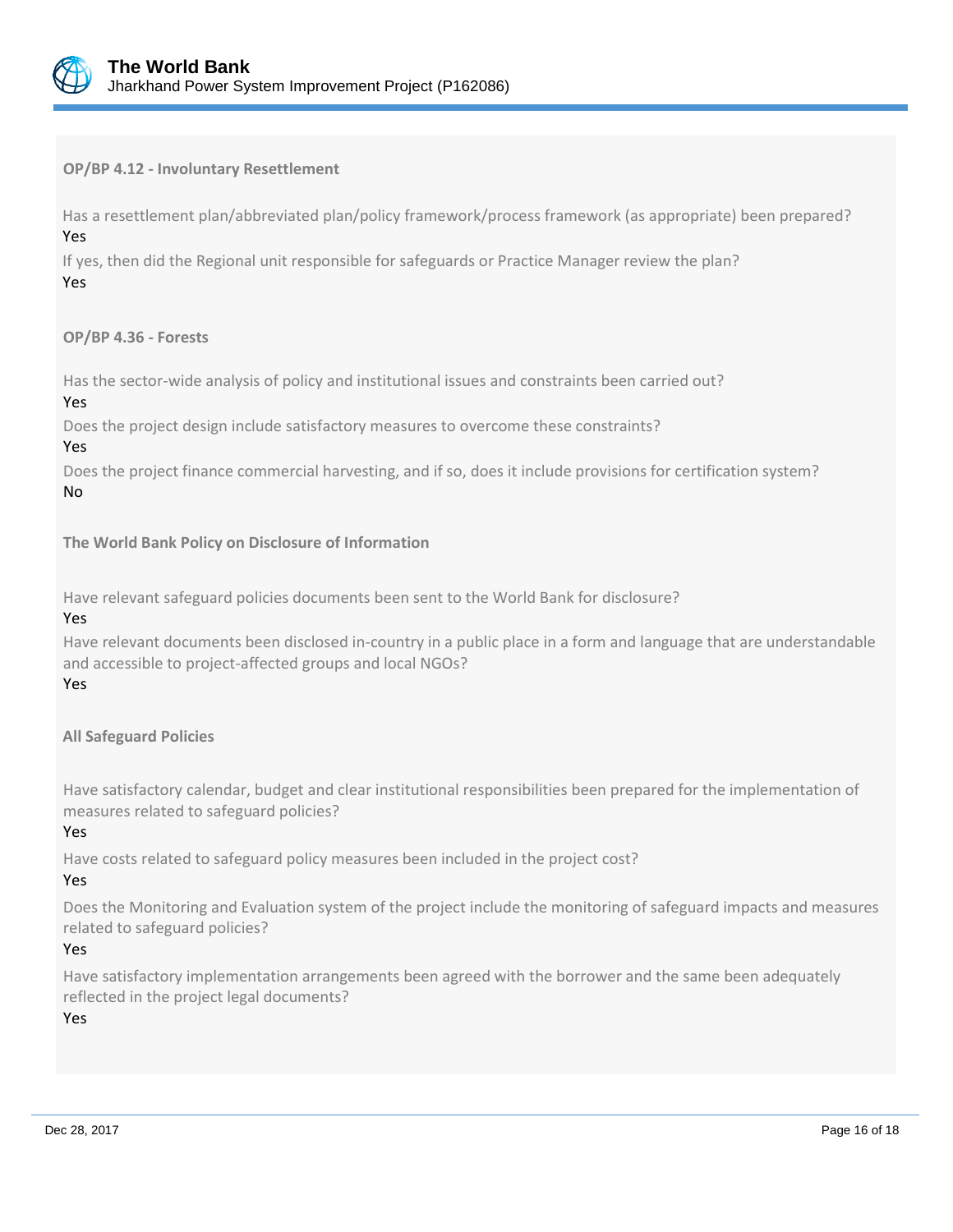

## **CONTACT POINT**

#### **World Bank**

Amol Gupta Energy Specialist

Bipulendu Narayan Singh Senior Energy Economist

Kavita Saraswat Sr Power Engineer

#### **Borrower/Client/Recipient**

Republic of India Lekhan Thakkar Mr. lekhan.t@gov.in

## **Implementing Agencies**

Jharkhand Urja Sancharan Nigam Ltd. Niranjan Kumar Mr. mdjusnl@gmail.com

Jharkhand Bijli Vitran Nigam Ltd. Rahul Purwar Mr. mdvitran@gmail.com

## **FOR MORE INFORMATION CONTACT**

The World Bank 1818 H Street, NW Washington, D.C. 20433 Telephone: (202) 473-1000 Web:<http://www.worldbank.org/projects>